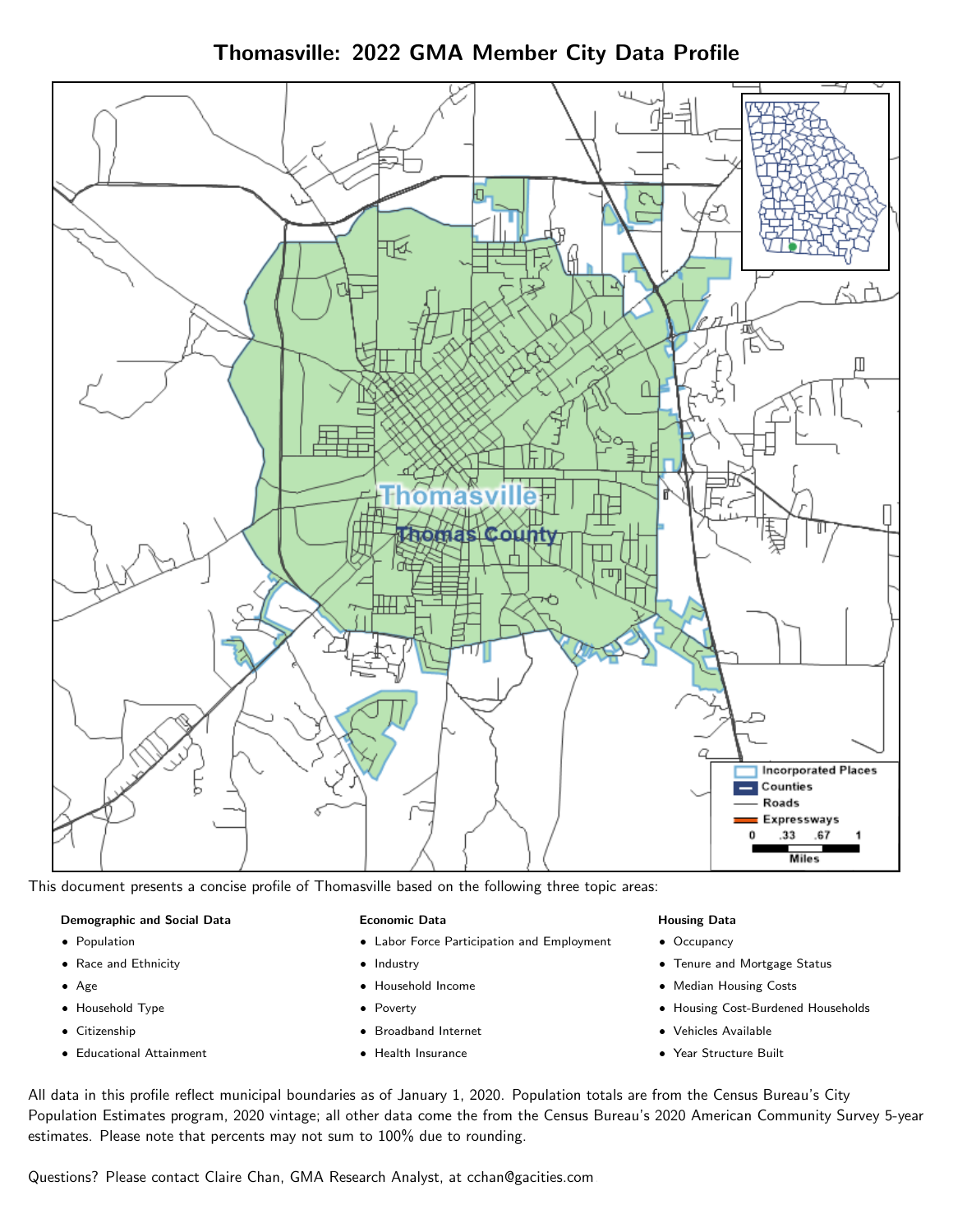# Thomasville: Demographic and Social





# **Citizenship**



Source: American Community Survey, 2020 5-year estimates, table B05002 Source: American Community Survey, 2020 5-year estimates, table B15002





Source: U.S. Census Bureau, City Population Estimates, 2020 vintage Source: American Community Survey, 2020 5-year estimates, table B03002

# Household Type



Source: American Community Survey, 2020 5-year estimates, table B01001 Source: American Community Survey, 2020 5-year estimates, table B11001

## Educational Attainment



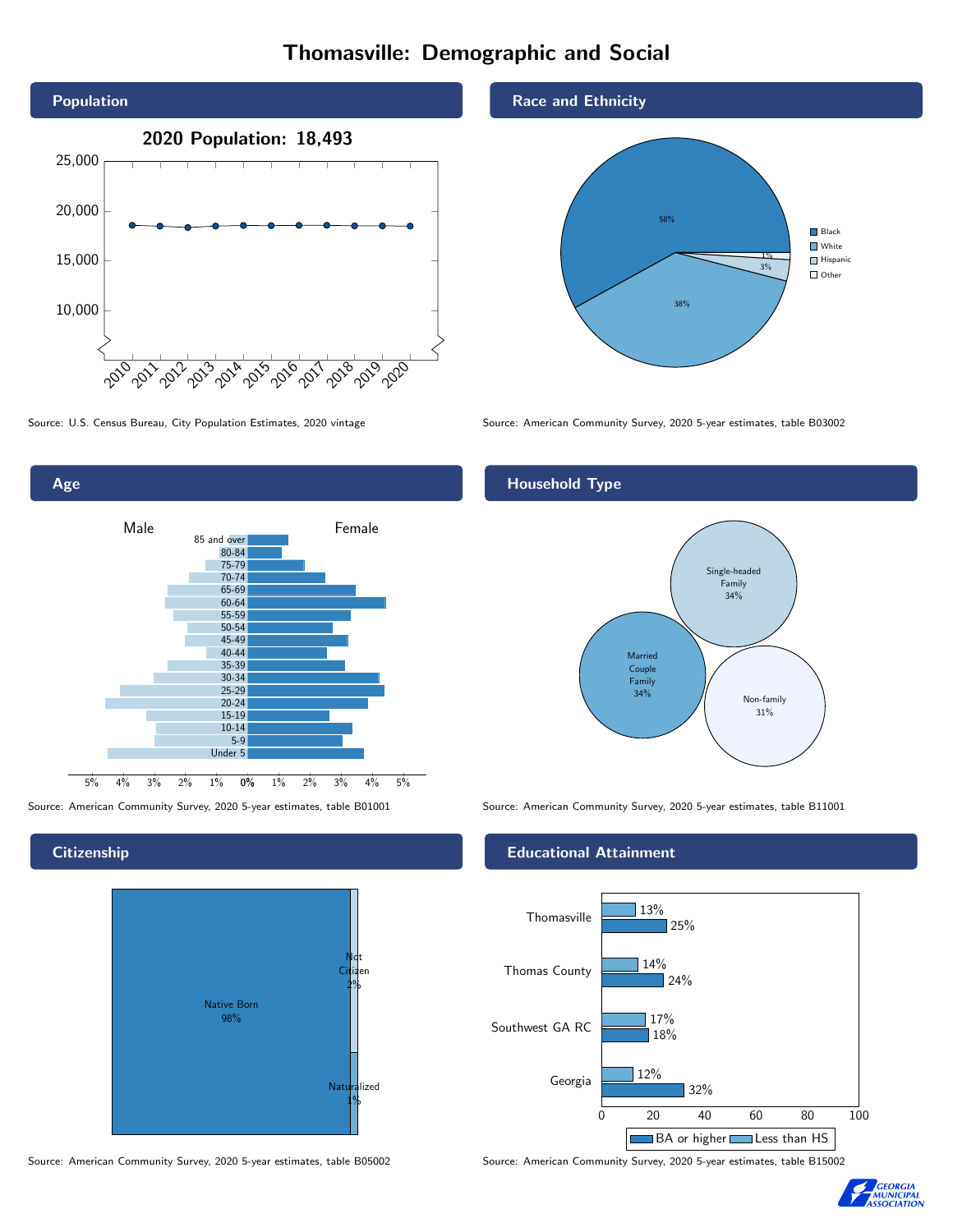# Thomasville: Economic







Source: American Community Survey, 2020 5-year estimates, table B23001 Note: Unemployment rate is based upon the civilian labor force.

# Industry

| Agriculture, forestry, fishing and hunting, and mining      | $4\%$ |
|-------------------------------------------------------------|-------|
| Construction                                                | 2%    |
| Manufacturing                                               | 7%    |
| <b>Wholesale Trade</b>                                      | 2%    |
| Retail Trade                                                | 11%   |
| Transportation and warehousing, and utilities               | 3%    |
| Information                                                 | $1\%$ |
| Finance and insurance, real estate, rental, leasing         | 3%    |
| Professional, scientific, mgt, administrative, waste mgt    | 11%   |
| Educational services, and health care and social assistance | 35%   |
| Arts, entertainment, recreation, accommodation, food        | 11%   |
| service                                                     |       |
| Other services, except public administration                | $4\%$ |
| Public administration                                       | 5%    |

Source: American Community Survey, 2020 5-year estimates, table C24030



Source: American Community Survey, 2020 5-year estimates, tables B19013 and B19025 Source: American Community Survey, 2020 5-year estimates, table B17010



Poverty



## Health Insurance



Source: American Community Survey, 2020 5-year estimates, table B28002 Source: American Community Survey, 2020 5-year estimates, table B18135